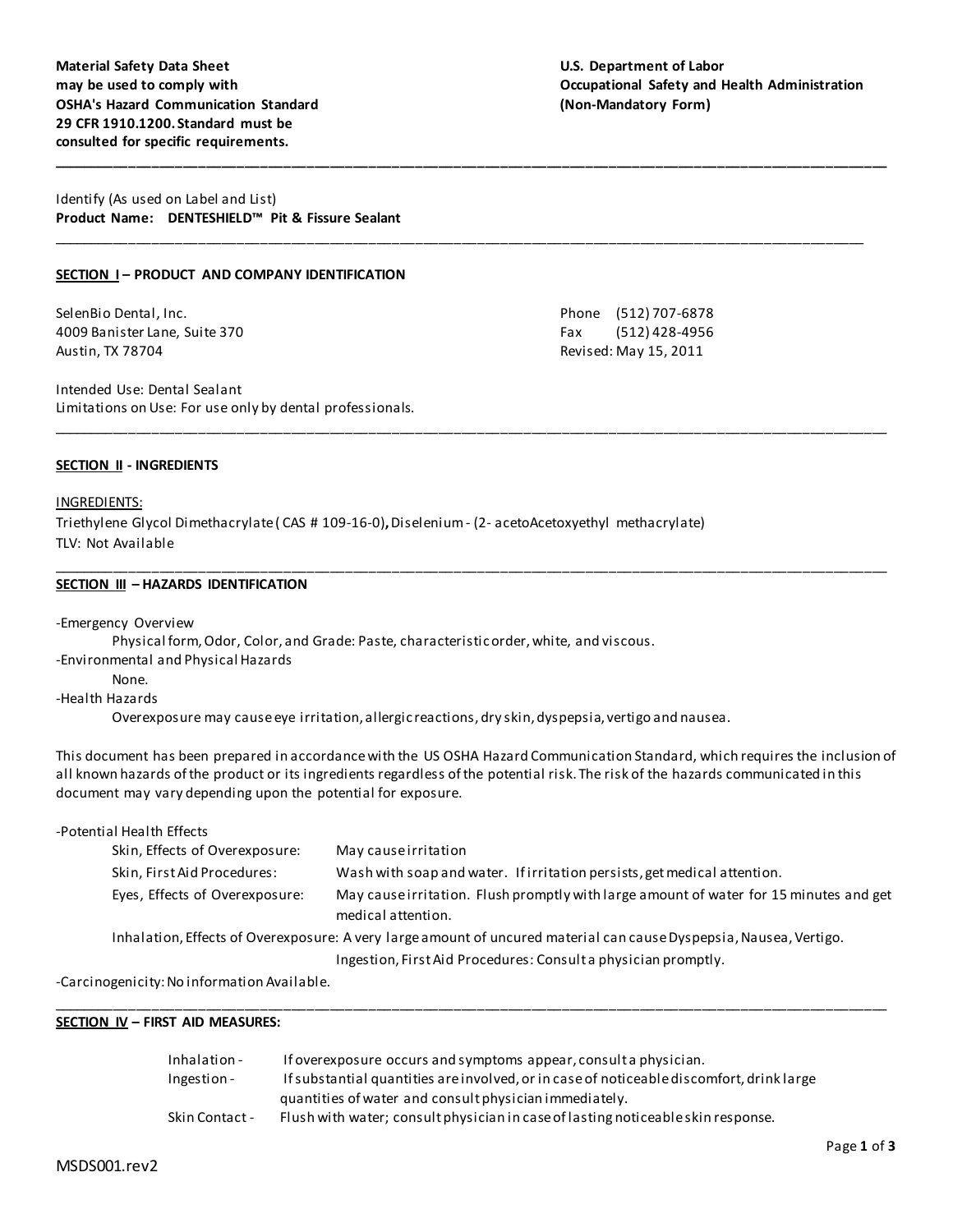# Eye Contact - Flush immediately with copious amounts of water, consult a physician if irritation or disturbance in vision occur.

\_\_\_\_\_\_\_\_\_\_\_\_\_\_\_\_\_\_\_\_\_\_\_\_\_\_\_\_\_\_\_\_\_\_\_\_\_\_\_\_\_\_\_\_\_\_\_\_\_\_\_\_\_\_\_\_\_\_\_\_\_\_\_\_\_\_\_\_\_\_\_\_\_\_\_\_\_\_\_\_\_\_\_\_\_\_\_\_\_\_\_\_\_\_\_\_\_\_\_\_\_\_\_\_\_\_\_\_

\_\_\_\_\_\_\_\_\_\_\_\_\_\_\_\_\_\_\_\_\_\_\_\_\_\_\_\_\_\_\_\_\_\_\_\_\_\_\_\_\_\_\_\_\_\_\_\_\_\_\_\_\_\_\_\_\_\_\_\_\_\_\_\_\_\_\_\_\_\_\_\_\_\_\_\_\_\_\_\_\_\_\_\_\_\_\_\_\_\_\_\_\_\_\_\_\_\_\_\_\_\_\_\_\_\_\_\_

# **SECTION V – FIRE FIGHTING MEASURES**

-Extinguishing Agents: Foam, carbon dioxide or dry material. -Protective Equipment: Wear self-contained respiratory protective device and a fully protective suit.

### **SECTION VI – ACCIDENTAL RELEASE MEASURES**

In case of material spill or release, absorb with inert materials such as dry sand and place in closed container for disposal as solid waste. If large quantities are involved, check State and Local regulations.

\_\_\_\_\_\_\_\_\_\_\_\_\_\_\_\_\_\_\_\_\_\_\_\_\_\_\_\_\_\_\_\_\_\_\_\_\_\_\_\_\_\_\_\_\_\_\_\_\_\_\_\_\_\_\_\_\_\_\_\_\_\_\_\_\_\_\_\_\_\_\_\_\_\_\_\_\_\_\_\_\_\_\_\_\_\_\_\_\_\_\_\_\_\_\_\_\_\_\_\_\_\_\_\_\_\_\_\_

## **SECTION VII – HANDLING AND STORAGE**

HANDLING PRECAUTIONS: Keep materials capped all the time after use.

SAFE STORAGE CONDITIONS: Avoid storage at storage at elevated temperatures. Store at room temperature (68-72°F) and out of direct light.

\_\_\_\_\_\_\_\_\_\_\_\_\_\_\_\_\_\_\_\_\_\_\_\_\_\_\_\_\_\_\_\_\_\_\_\_\_\_\_\_\_\_\_\_\_\_\_\_\_\_\_\_\_\_\_\_\_\_\_\_\_\_\_\_\_\_\_\_\_\_\_\_\_\_\_\_\_\_\_\_\_\_\_\_\_\_\_\_\_\_\_\_\_\_\_\_\_\_\_\_\_\_\_\_\_\_\_\_

\_\_\_\_\_\_\_\_\_\_\_\_\_\_\_\_\_\_\_\_\_\_\_\_\_\_\_\_\_\_\_\_\_\_\_\_\_\_\_\_\_\_\_\_\_\_\_\_\_\_\_\_\_\_\_\_\_\_\_\_\_\_\_\_\_\_\_\_\_\_\_\_\_\_\_\_\_\_\_\_\_\_\_\_\_\_\_\_\_\_\_\_\_\_\_\_\_\_\_\_\_\_\_\_\_\_\_\_

\_\_\_\_\_\_\_\_\_\_\_\_\_\_\_\_\_\_\_\_\_\_\_\_\_\_\_\_\_\_\_\_\_\_\_\_\_\_\_\_\_\_\_\_\_\_\_\_\_\_\_\_\_\_\_\_\_\_\_\_\_\_\_\_\_\_\_\_\_\_\_\_\_\_\_\_\_\_\_\_\_\_\_\_\_\_\_\_\_\_\_\_\_\_\_\_\_\_\_\_\_\_\_\_\_\_\_\_

\_\_\_\_\_\_\_\_\_\_\_\_\_\_\_\_\_\_\_\_\_\_\_\_\_\_\_\_\_\_\_\_\_\_\_\_\_\_\_\_\_\_\_\_\_\_\_\_\_\_\_\_\_\_\_\_\_\_\_\_\_\_\_\_\_\_\_\_\_\_\_\_\_\_\_\_\_\_\_\_\_\_\_\_\_\_\_\_\_\_\_\_\_\_\_\_\_\_\_\_\_\_\_\_\_\_\_

### **SECTION VIII – EXPOSURE CONTROLS AND PERSONAL PROTECTION**

Respiratory Protection: Face mask recommended for prolonged exposure. Eye Protection: OSHA approved goggles. Protective Gloves: Yes.

#### **SECTION IX – PHYSICAL AND CHEMICAL PROPERTIES**

| Appearance:                | Form-Paste  |               |  |  |
|----------------------------|-------------|---------------|--|--|
|                            | Color-White |               |  |  |
| Odor-Resin Like            |             |               |  |  |
| Melting Point:             |             | N/A           |  |  |
| <b>Boiling Point:</b>      |             | N/A           |  |  |
| Flash Point:               |             | Above 240F    |  |  |
| Auto Ignition Temperature: |             | N/A           |  |  |
| Danger of Explosion:       |             | Unlikely      |  |  |
| Density:                   |             | 1-1.2 $g/cm3$ |  |  |
| Vapor Pressure:            |             | N/A           |  |  |
| Viscosity:                 |             | High          |  |  |
| pH:                        |             | N/A           |  |  |
| Soluble in Water:          |             | <b>YES</b>    |  |  |
|                            |             |               |  |  |

# **SECTION X – STABILITY AND REACTIVITY**

Stability: Stable Materials and Conditions to Avoid: Heat Hazardous Polymerization: Carbon monoxide, carbon dioxide and irritant vapors or gases.

#### **SECTION XI – TOXICOLOGICAL INFORMATION**

None Available.

#### **SECTION XII – ECOLOGICAL INFORMATION**

None Available.